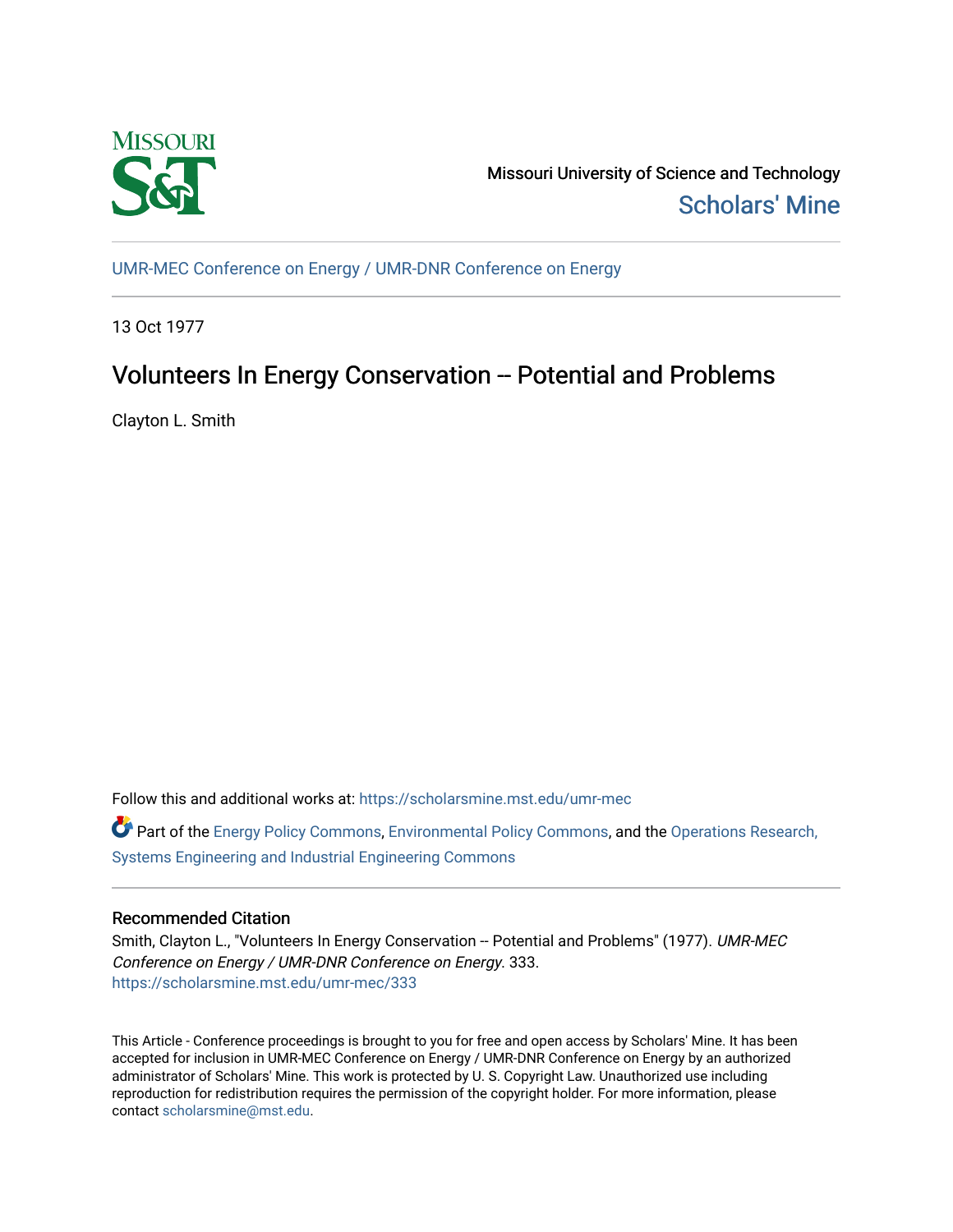#### **VOLUNTEERS IN ENERGY CONSERVATION - POTENTIAL AND PROBLEMS**

Clayton L. Smith United Ministries in Higher Education University of Missouri-Rolla

#### Abstract

The social and political implications of the energy crisis, while complex in nature and understanding, seem to urgently proclaim that the time for action is now. This paper is based on the premise that individual responsibility is essential. The people must act. Political decisions must be made. The people must debate what social climates are to be promoted and by what new energy systems. The key to solving the energy crisis is America's people, and particularly with its youth. With people come the potential and of course, the problems. The approach of this paper will be threefold:

I. INTRODUCTION: ENERGY CRISIS - THE INVISIBLE CRISIS

Walter Cronkite, CBS News, August 31, 1977, has aptly called the energy crisis the "invisible crisis." He says, "By the time we see it, it may be too late." The purpose of this paper will be to make the energy crisis visible and understandable.

It will call attention to the reality of the energy crisis from a laymans viewpoint in order to create a common motivation for change. Change can take place only when the social and political considerations are perceived and acted upon. The values involved in change have to do with the broader implications for lifestyle and philosophical meaning.

### II. INFORMATION: WHERE DO WE GO FROM HERE?

Many times higher education takes for granted that research and development of energy conservation programs are the ends in themselves. The gap between information and actualization will be identified and positive models for filling this gap will be identified or suggested.

The President stressed on April 18, 1977, "This difficult effort will be 'the moral equivalent of war' - except that we will be uniting our efforts to build and not destroy." The process of organizing America to meet the energy crisis does not have to be grim. Rather, it is an exciting challenge.

III. INITIATION: VOLUNTEERISM: HOW TO ENCOURAGE THE PEOPLE TO ACT?

Discussion will range from practical ways of sustaining effective involvement of volunteers to analysis of ongoing programs already producing change in the energy crisis. Self-indulgence has been blamed for the nations current energy crisis. Perhaps, a more important cause has to do with the lack of tough planning of growth and energy planning. In either case, the time for action is now. And the greatest arena for action can be found in the volunteer sector. Local churches, youth groups, and other community organizations can get involved.

Volunteer efforts of several states will be described. An overview of the Bolton Institute, Washington, D.C., will be made as an effective model for action. And the implications of the President's Energy Plan on Volunteerism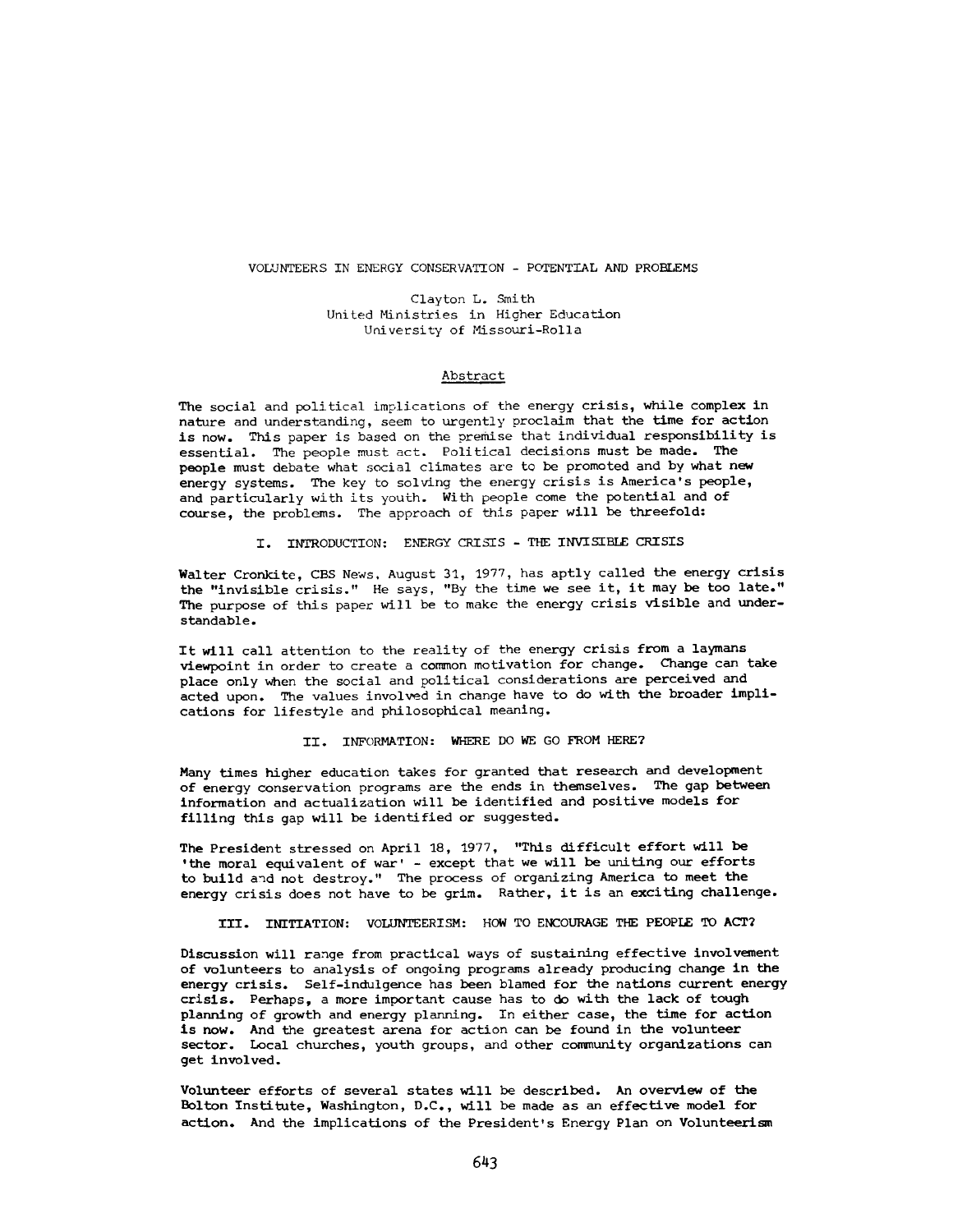#### will be clarified

Hopefully, a plan to help initiate discussion on the role of volunteerism in groups and agencies such as the Missouri Volunteer Office, the Missouri Department of Natural Resources, and the Missouri Council of Churches, will be developed as a statewide effort. How to act responsibly in our utilization of energy conservation is the question. From the complex social and political implications of the energy crisis there can be an opportunity for the development of a more caring and concerned society.

#### 1. MAKING THE ENERGY CRISIS VISIBLE

The first challenge for us today would seem to make the energy crisis visible for all to see realistically. Walter Cronkite, perhaps the best known television reporter in the U.S., presented a special report on August 31, 1977, titled, "Energy - The Facts, Fears, and Future." I believe the following statement bears repeating: "The Carter Energy Plan is a controversial first step. But only a first step to change that. The findings of the CBS News team suggests that more needs to be done. The Carter plan is not likely to meet its stated goals. It is unlikely to reduce oil imports by the huge amounts called for: its extremely unlikely to produce as much coal as planned; its certain that nuclear power will not be able to fill the gap after 1985, when supplies of natural gas and oil begin running down; and there is no real promise that the rate at which we increase our use of energy will be cut in half. Perhaps, it is unrealistic to expect the first step to be a giant one. The President may have bitten more than the people are ready to chew as it is. We've seen there's

a pervasive cynicism among the people, a feeling that all the talk is a cover for a rip-off of the public. Well, there are some interesting statistics. The industries are doing very well, thank you. But our findings are that the energy problem is real, not a rip-off. Perhaps, the hardest problem has is to persuade the American people of just that. Except in war or some other visible calamity, we are not very good as a nation at tough planning or making sacrifices. But it is clear that some sacrifices must be made; higher taxes, higher prices, lower consumption, or a combination of all three. What we are facing, if we don't act now is a bleak world

some years in the future. Black outs, rationing, mass unemployment, a drastic worsening of our lifestyle. The problem is that energy is that invisible crisis. By the time we see it, it could be too late."

The hardest job is to convince the American people! People don't want to know the bad news and so far, no one wants to tell them. The basic problem then is making the energy crisis real. Volunteerism can be one way to get people involved and develop energy awareness. The key to any national energy policy is an involved American public.

The energy crisis can provide an opportunity for developing concerned people. By learning ways of conserving energy and emphasizing stewardship values each person can contribute to societal and political solutions. There is a potential for persons to learn the importance individual responsibility. The Missouri Volunteer slogan raises the question correctly. "If you don't care, who will."

In the special edition of Newsweek dedicated to "How to Save Energy," April 18, 1977, a New Perspective is identified. Conservation is suggested to be a most important immediate solution. "A barrel saved is as good as a barrel produced," goes the conservationist's maxim, and these days, a barrel saved may even be better! Conservation will be very helpful for the immediate future. New ways of trimming energy waste are necessary to encourage. The Administration planners insist that the U.S. could use less and cut energy growth to two percent or less a year. Industry has already developed energy conservation programs. For example, Newsweek says Carbide cut its energy use by  $6$  percent  $-$  the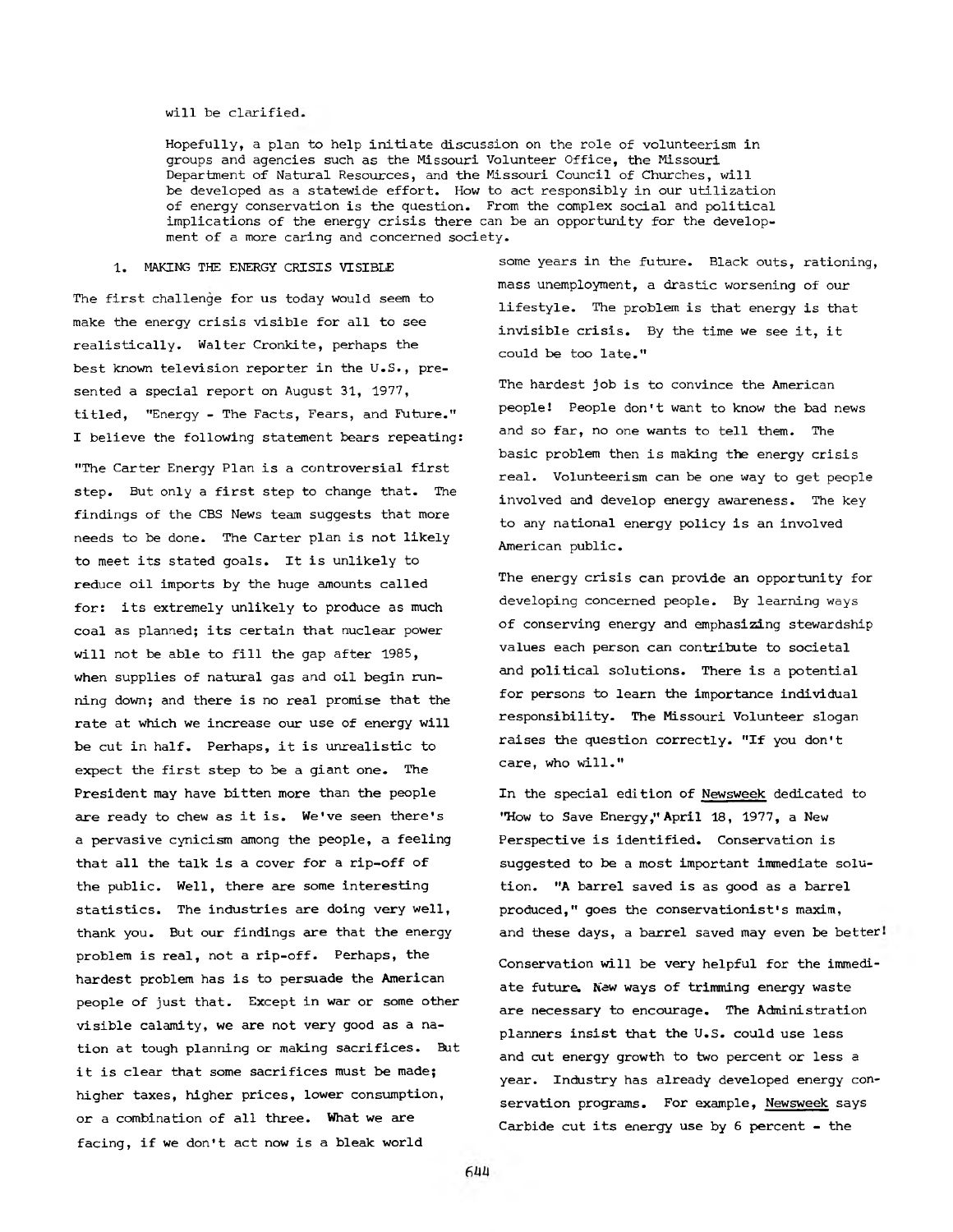result of 1,900 separate conservation projects. 2. "INFORMATION - AN INFORMED PEOPLE" And the payoff will be a fuel bill \$40 million less than it would have been without these conservation measures (pages 73-74). The problem is that the American public continues to use more and more energy today.

In Missouri, Wes Fisher, director of the Missouri Energy Agency, reports that a volunteer program to help industry and government cut energy use probably has been the agencies most successful program. The Missouri Program is modeled after one begun in Minnesota. The Missouri Municipal League, which brought it to the attention of communities throughout the state, called it "one of the most effective, innovative and extensive efforts undertaken in the country, not only assiting municipal governments, but also in assisting schools, institutions, and smallmedium industries." Fisher says that about 428 requests for help have been made to the Missouri Energy Agency and about 50 had been handled. The results can be measured as very successful in several projects.

The real problem then lies with educating the general public to the reality of the energy crisis. Only when the people come to this realization will dramatic changes take place. Lt. Governor William Phelps, in his Banquet Address to the Fourth Annual U.M.R. Conference on Energy (10-12-77) pointed out that difficult issues must be debated by the people before the government will be able to develop an adequate energy policy. Such debate, which is controversial for sure, will enable the people to clearly see the implications of the energy crisis. The people are going to have to see the dilemas. If the political processes are responsible such debate will cause action. Positive action can provide cooperation for a good future. And without this debate of political action it would seem that only disruptions in energy which hurt people will make visible the energy limitations.

#### **<sup>2</sup>**.

The theme of this conference is "Where do we go from here." So it is with this paper. Once the energy crisis is made visible how are solutions produced that provide lasting change. Before any solution is developed, information must be well studied and of course, communicated to the people. Often times, there is an information gap and the results are demoralizing. The 55 mile per hour federal law is a good example.

Brook Adams, secretary of the federal Department of Transportation, said on October 4th, that Missouri had one of the worst records of enforcing the 55 mile an hour speed limit. A recent survey showed that 75 percent of the vehicles in Missouri were exceeding the limit. Obviously. this survey points out that even with a law 75 percent of Missouri's people are not complying with this effort to conserve gasoline.

One might ask then, "if laws aren't effective in helping conserve fuel, how can we expect people to volunteer on their own initiative?" This question does identify the reality of the limitations of volunteerism. It also identifies an evident flaw in man's behavior and moral judgment in regards to the energy crisis.

In response to this problem Governor Teasdale, Gerald Ortbals, an aide, and Maj. Paul Volkmer of the Highway Patrol issued a series of statements. Gov. Teasdale said the federal government should start a nationwide program to promote voluntary public acceptance of the 55 mile per hour speed limit. In essence, there has been such a program for two years. Ortbals said, "We're trying to enforce the enforceable, we need a campaign for voluntary compliance." He went on to say that the use of citizens' ban radios and radar dectors by the public to circumvent the law tells us people aren't persuaded voluntary compliance is worthwhile thing.

Maj. Volkmer responded to Missouri's high noncompliance record by saying it is necessary to establish a feeling of credibility on the part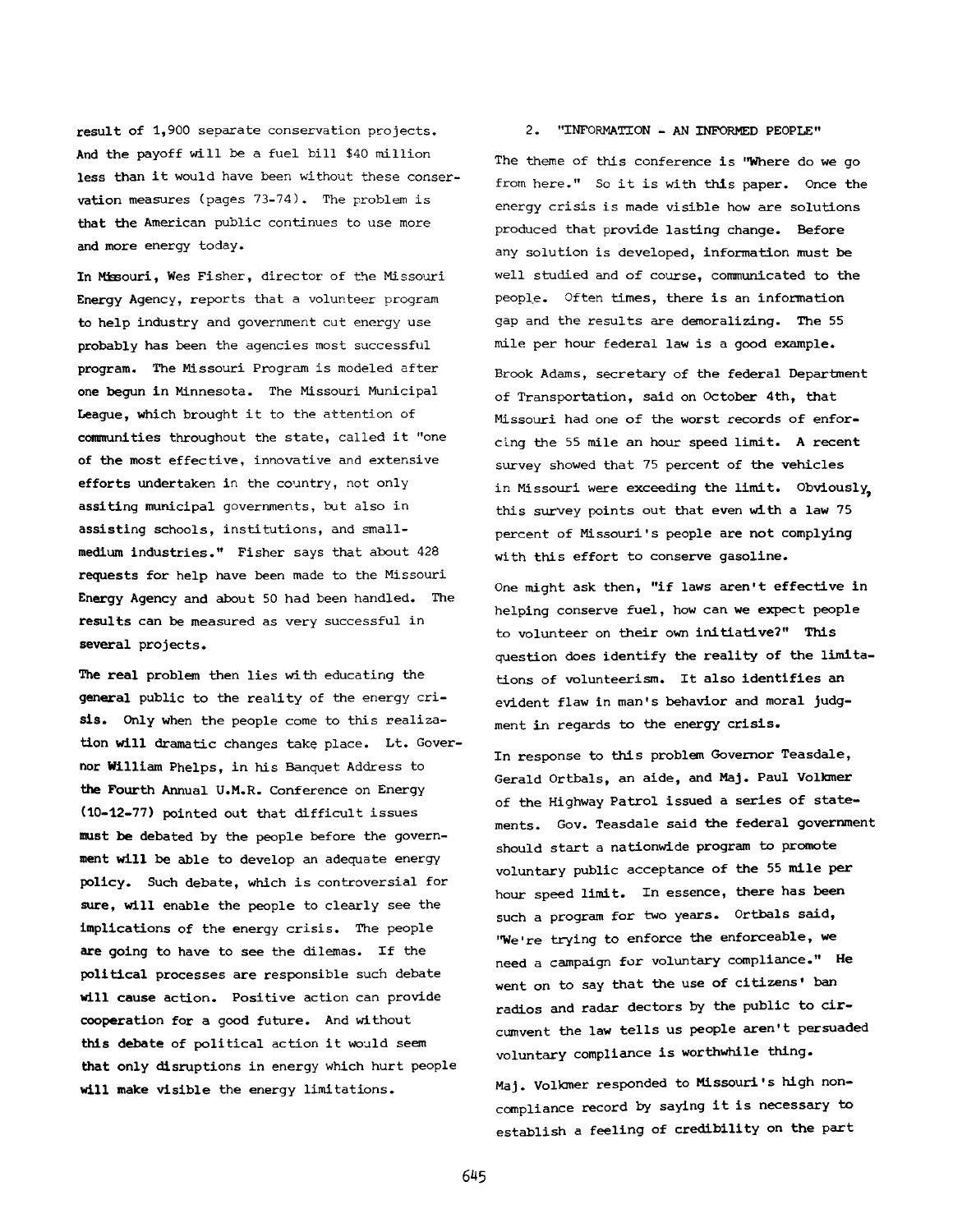of the public that the limit (55 miles per hour) is contributing to the relief pressures from the energy crisis.

In closing, Ortbals said, "We'll cooperate in any way we can if they (Federal Government) will give us specific information."

Information is critical. We do need an enlarged campaign for voluntary involvement! People must understand the problem and be informed of solutions that are practical and economical. Many times the information gap paralyzes any active solution and causes fear and mistrust. The goal then really is education - how to inform the people.

The Department of Housing and Urban Development has prepared a document on "Residential Energy Conservation." (H-1654-July, 1974) It states that the energy which we use in our homes accounts for approximately one fifth of our total national energy consumption. In 1973 this was equivalent to six million barrels of crude oil daily. It points out that unless it is brought to our attention we seldom stop to consider the wide variety of ways we consume energy. The problem is further complicated by the fact that dwelling units take a variety of forms. The problems is often getting the information so that you know where energy is wasted and then how it can be saved. Information is crucial. (Page 1)

#### 3. "INITIATION - VOLUNTEERISM"

When the energy crisis is visible, and when there is adequate information for understanding; then, there can be initiation. Solutions can be actualized. Volunteerism can provide a rich resource base for programs toward energy conservation. There are many examples of the potential for people to commit themselves to conservation programs.

The Community Services Administration has written a booklet, titled "A Community Planning Guide to Weatherization." This is a very helpful handbook as it clarifies the basic problems, the purpose of the program, and an unique project design

with a helpful technical information.

CSA speaks out boldly concerning the social and political implications of the energy crisis. It suggests that the decade of the 1970's will be remembered as the one in which we realized that we could not continue our mindless destruction of the environment in which we live, polluting its waters and atmosphere, exhausting its supply of fossil fuels. Needless to say, whatever the impact of this realization, the cost and availability of energy during the next twenty-five years will have a more profound effect on our economy, our government, and our lives. And as usual the poor are the first to suffer.

Home winterization for the poor is perhaps the most crucial step for us to take. The CSA has just begun to sponsor such efforts in the Missouri area in cooperation with the Missouri Department of Natural Resources. University students and Volunteers in Service to America at the University of Missouri-Rolla, have a good record of home winterization for the poor elderly. Nearly 100 homes have been winterized in the last two years. This program has been sponsored by the United Ministries in Higher Education. This is an excellent example of how the church's campus ministry has been able to meet the energy crisis with a special ministry to the poor and elderly who are suffering the most. Many more programs such as this local effort need to be pioneered by volunteer groups of citizens across our country.

This Home Winterization model is urgently needed around our county. Its potential is great if volunteers can be channeled into local efforts. Surely, the church, higher education, and governmental agencies can begin to work together. The better the job is done the more all people will be able to live a healthy life.

Reducing the growth rate in energy demand through conservation was one of the FEA's primary concerns. Formerly Volunteer programs on automobile fuel efficiency standards and labeling programs,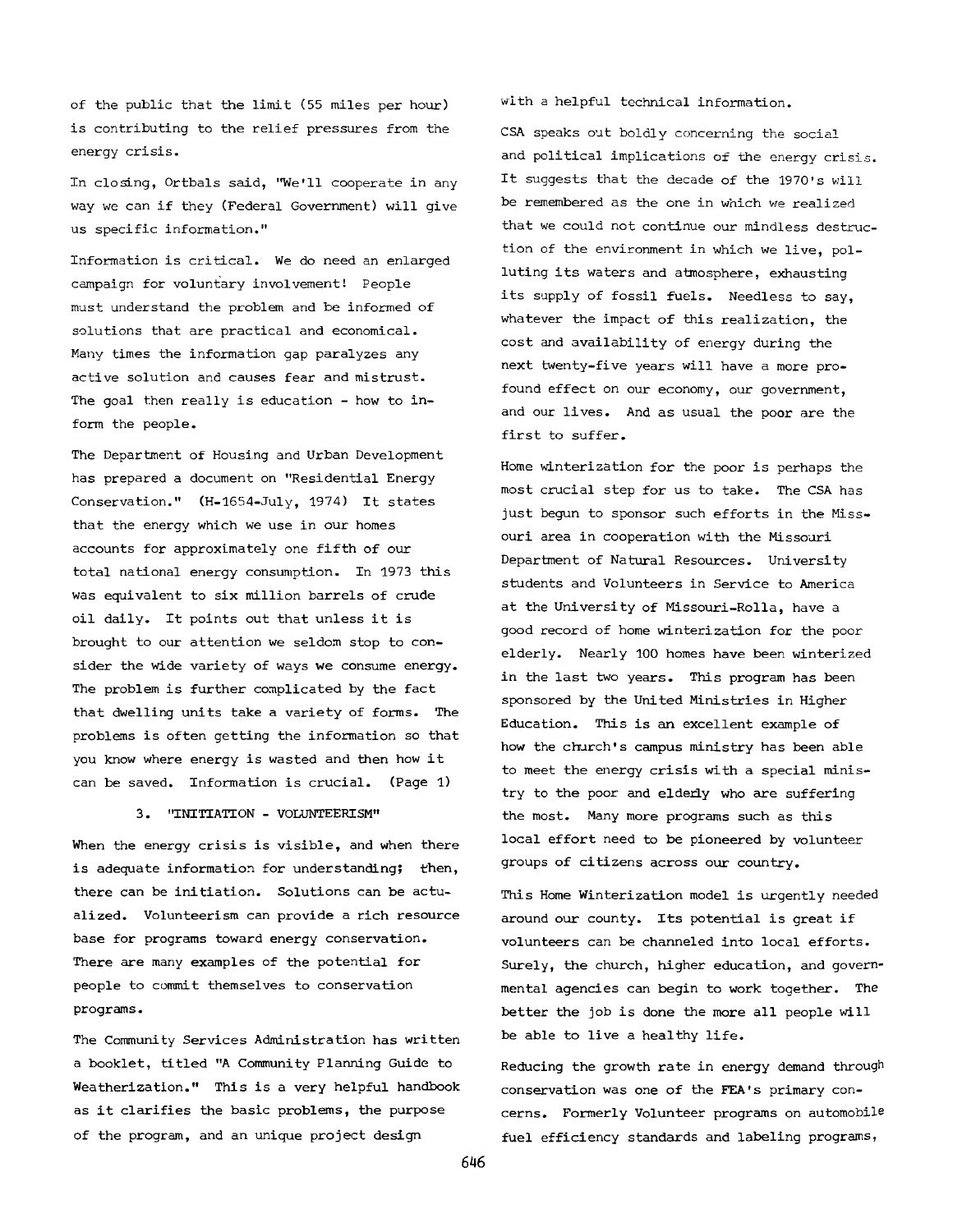were mandated by Congress as part of the Energy Policy and Conservation Act (EPCA), signed into law December 1975. The 1976 Gas Mileage Guide for New Car Buyers showed a 26.6 percent full economy improvement for 1976 model cars over 1974 models. This legislation has been successful even though the car industry is failing to meet the 1978 model requirements.

The FEA has also started an Utilities Conservation Action Now (UCAN) program involving electric and gas utilities and regulatory agencies. Another effort of the FEA has been to coordinate federal decision making with state and local, public and private institutions. With the new cabinet level Energy Department it is hopeful that this coordination will be more effective at all levels.

The Annual Report of the Federal Energy Administration 1975/1976 points to significant and positive energy accomplishments. 1975 was the **year** that marked the passage of the first comprehensive national legislation on energy. As the Federal agency responsible for national energy policy, FEA began to provide the most upto-date information gathering, data base, and energy policy analysis. FEA is continuing to improve the Federal Government's .ability to fore**cast and** evaluate alternative energy futures and **provide** detailed analysis for government, industry, **and** public use. The National Energy Outlook does provide valuable information. (Page 11)

**Another model** for volunteers in Energy Conserva**tion has been** developed by the FEA for institu**tions of** higher education. This effort is called **a Campus** Energy Management Program. It must be **noted** that many institutions of higher education, **public** and private, have suffered fiscal break**down.** Many **such** institutions have had to close **their doors** to students directly because of the **economic** impact of the energy crisis. Even the **more stable** institutions have been caught with **new problems** in their maintenance and operation **policies.**

The Campus Energy Management Program has identified a valid model which can be seen in the following outline:

- I. Establish Objectives
	- (1) Energy Conservation Committee needed
	- (2) Committment needed
	- (3) Decisions made
	- (4) Motivation developed
	- (5) Direction forecast
- II. Direct the Attainment of Objectives
	- (1) Energy Management Officer
	- (2) Energy use and cost information
	- (3) Plan
	- (4) Gather information
	- (5) Synthesize information

III. Measure Results

- IV. Promote Innovation
- V. Develop People

At the University of Missouri-Columbia, for example, a seasonal conservation program was developed. This program enabledUMC in two heating seasons to avoid spending \$288,000 for steam and \$415,000 for electric power, and in one cooling season UMC avoided spending \$170,000 for steam and \$152,000 for electric power. When measured by the economic factors alone, this program of Campus Energy Management has tremendous potential.

The Bolton Institute, Washington, D.C., has an excellent record in promoting energy conservation programs. As a private institute that is supported by private funds and federal grants, Bolton exists to help young people and adults better understand the need to achieve a mutually supportive balance between the life sustaining capacities of nature and the requirements of people. It also endeavors to promote constructive cooperation across vested interests and disciplines to enhance the quality of life and the achievement of balance. It seeks to establish base lines of information and understanding about environmental quality relevant to human concerns; e.g., energy, economics, technologies, and natural resources.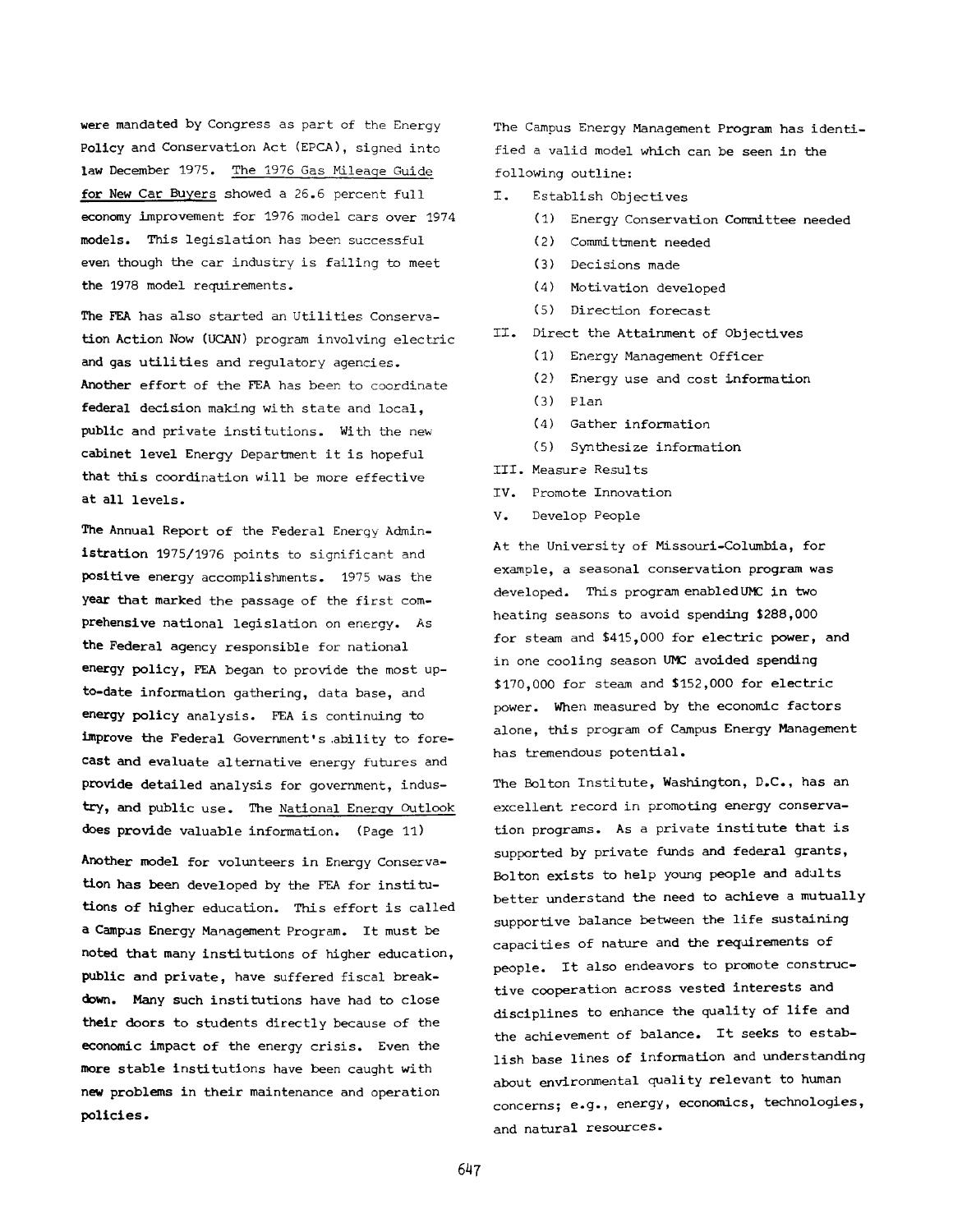**Furthermore, the philosophical, social, and political issues are identified in the following statements:**

**"The complexities of human needs and the impact of various environmental solutions are generating increased tensions, and difficult trade-offs are involved. Serious concern about employment and resources has caused many to believe that environmental matters must take a back seat.**

**The human tendency to compartmentalize one issue from another, a specific issue from an overall perspective, or one form of expertise from another, has created a win-lose perception of environmental protection. Yet, we believe that if any special interest prevails, we all lose. For ultimately, all people are dependent on the sustaining capacity of the earth and therefore, upon the goodwill of their neighbors.**

**To fail to achieve a balance between the requirements of nature and people degrades the dignity of our species, pre-empts the rights of other species, and prevents the healthful existence of generations yet unborn. Spaceship Earth is our only village in the Universe. This is why we exist!"**

**The Bolton Institute and the Federal Energy Administration have developed a Youth Energy Conservation Training Program (ECYTP) that has three primary goals. They are 1) to reduce the use of finite sources of fossil fuels; 2) to help youth develop an energy conservation ethic; and 3) to help youth initiate action programs to conserve energy. Seven states have received this program and have reported significant progress as described in the National Energy Inquirer, August 1976.**

**The program began by conducintg a training event for 30 adults in each of the seven states. These adults will receive training from the Bolton Institute and will then be able to start an ECYTP in the state.**

**On page nine of the National Energy Inquirer, this program is described in detail and it merits** **consideration in detail by this writer as a possible model for Missouri. I believe that the greatest potential for America is its youth.**

**The FEA/Bolton Institute program was designed for young people, their teachers, club leaders, and parents. The major goals of the energy conservation program are:**

**To help people believe in and understand the energy crisis;**

**To inspire people to develop a personal energy conservation ethic;**

**To give people an information base by which they can work with families in the home to reduce fossil fuel (coal, oil, gas) use, thereby reducing utility bills;**

**To provide high school students with a leadership role which can successfully inspire their peers and younger people to conserve energy;**

**To develop programs and activities in cooperation with teachers and youth leaders for presentation in junior high schools, the upper elementary grades, and the youth groups on the same age levels; and**

**To work in the community at the invitation of civic, business, or industry groups, or on self-initiated projects.**

**The program was conceived to provide a participating state with program self sufficiency by establishing each state with an in-state implementation mechanism, trained persons, support and information networks, and actual workshop and resource materials. The project was also designed to provide each state with a program which could reflect local energy needs and limitations within each state.**

**The program emphasized the importance of youth in solving our energy problems. In addition, it encouraged state and local governments, business, industry, civic, and youth groups to confront their energy problems from a local perspective and in cooperation with youth.**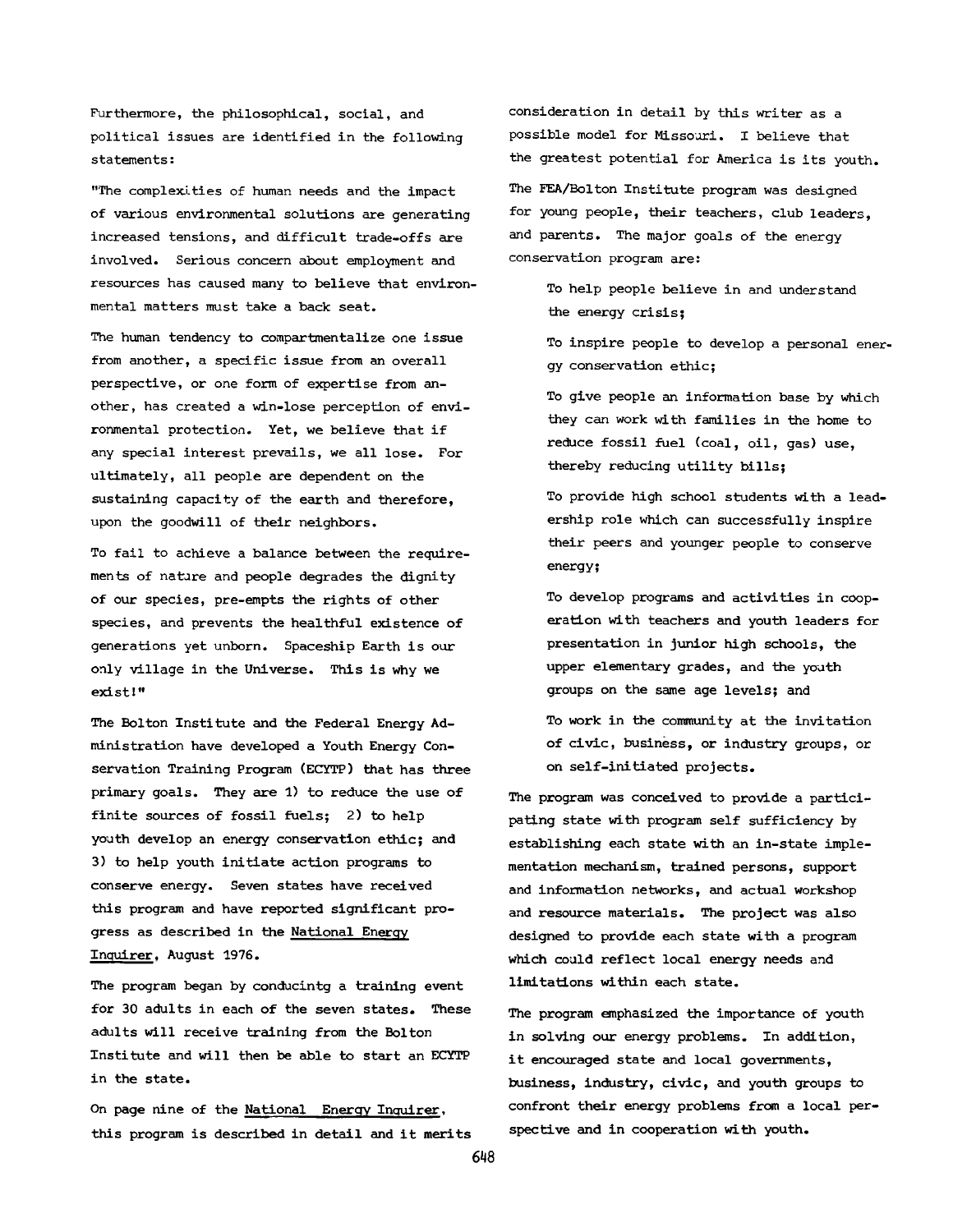**The program's scope included: establishing a state coordinating mechanism; establishing a Resource Mobilization Council; training thirty trainers for a state-wide program; conducting a one-day demonstration workshop for youth participants; and providing a groundwork of program materials for state use.**

**As the primary objective of the Energy Conservation Youth Training Program is to reduce all forms of energy consumption in homes, schools, and communities nationwide, it focuses on home and school energy-saving activities most likely to produce dramatic and demonstrable results, specifically:**

**Reduction of heat loss of upgrading insulation, storm windows and doors, weatherstripping and caulking.**

**Reduction of energy consumption through thermostatic regulation of water heaters, heating and cooling systems, and wise use of washers and dryers, refrigerators, ranges, and other home appliances.**

**The basic approach of the program is to involve entire families, the school system, and community, in making calculations to answer the following questions:**

- **(1) How much energy is being lost or wasted each month (with particular reference to ceiling and window areas and to thermostatic settings)?**
- **(2) How much is being paid each month for this lost or wasted energy?**
- **(3) How much would it cost to install energy conserving devices to reduce this monetary loss?**
- **(4) How long would it take the monetary savings thus achieved to amortize the cost of the energy-saving devices?**

**In order to reinforce the major program objectives for the seven participating states, and to provide a sequential outline of events for non-participants who wish to implement the program in their respective states, the Bolton Institute provides**

- **the following review of the program action plan:**
	- **(1) Conduct workshops throughout the state in such numbers and locations as to make one workshop reasonably accessible to every high school and all youth groups in the state. Every public and private high school principal or youth organization leader in the state will receive an invitation to send a team of one teacher and two students members to the nearest workshop. Each workshop can serve about 50 schools and/or youth groups.**
	- **(2) At the workshop, youth/adult teams will discuss:**
		- **a. The fact that there is an energy problem and background of our national energy problem.**
		- **b. The long-term energy problem, with emphasis on state and local realities.**
		- **c. The personal stake of every citizen in promoting energy conservation.**
		- **d. Current approaches to energy conservation.**
		- **e. Key energy-conservation concepts.**
		- **f. The proposed role of the Energy Conservation Youth Training Program.**
		- **g. Ways of publicizing the program in their schools/clubs.**
		- **h. Ways of recruiting high school volunteers for the program.**
		- **i. Training program for motivating and preparing high school volunteers to go into elementary school classes, grades 4 through 8, with an energy conservation action program. (Each high school will serve its feeder schools.)**
		- **j. Methods of establishing and maintaining contact with teachers of grades 4 through 8 in feeder schools to be visited by program volunteers.**
		- **k. Follow-up program for reporting and evaluating project results.**
		- **l. Participation incentives at all levels;**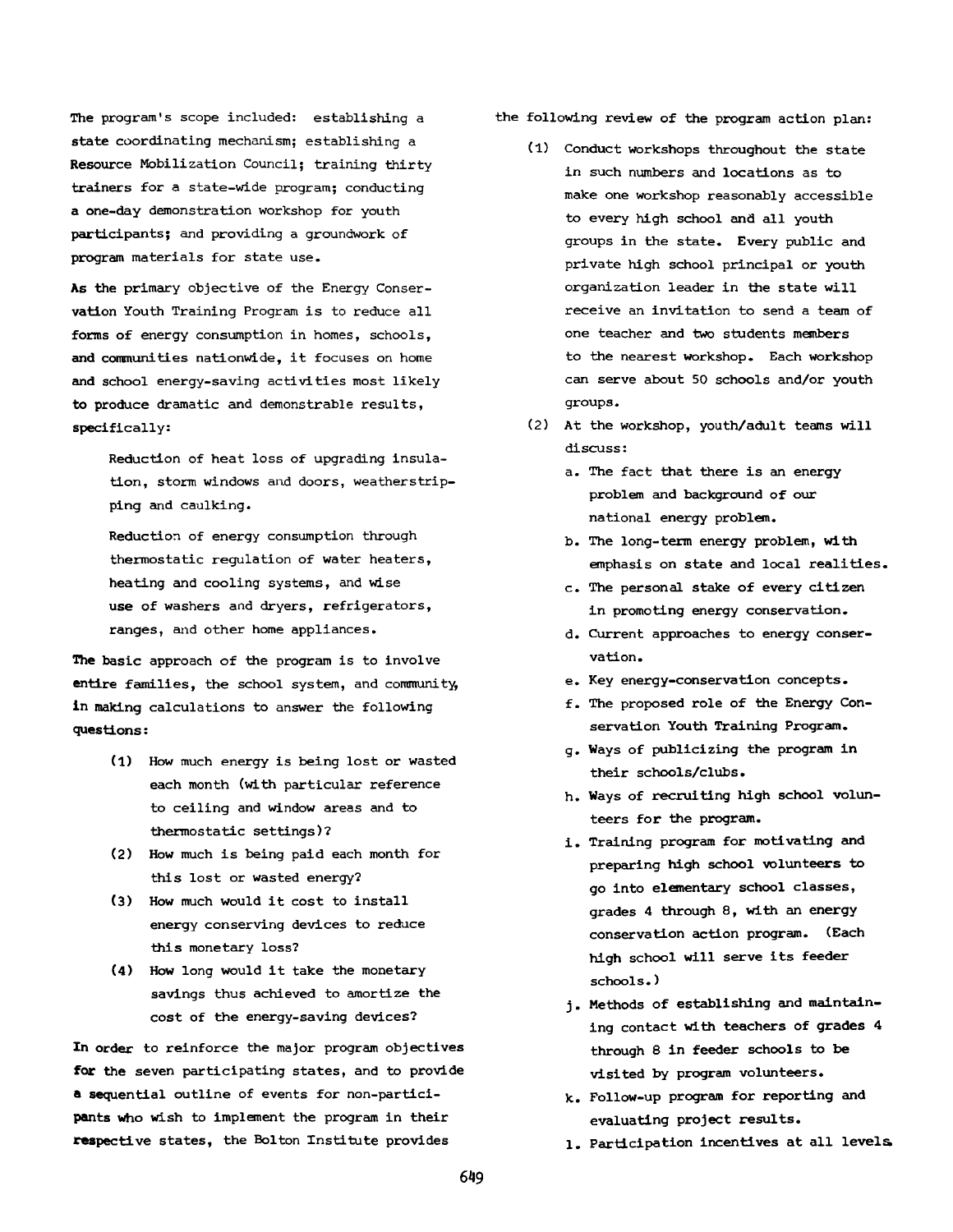- **m. Other energy-conservation programs in which program volunteers might participate.**
- **(3) Back in their own schools, teams will organize to cover all feeder schools, grades 4 through 8.**
- **(4) Trained high school volunteers will go to prearranged classes or clubs with activities and materials designed to generate enthusiasm for energy conservation, help others understand basic principles of energy conservation as they apply to their own lives, and involve them in energy conserving activities in their own homes. Key to this effort will be a home inventory in two parts:**
	- **a. A set of problems to calculate levels of energy consumption and heat loss in the pupil's own home, the dollar cost to the family of wasted energy, the cost of installing insulation or other energy-conserving devices, and the time it will take for dollar savings achieved to amortize the costs of installation.**
	- **b. A checklist to outline the pattern of family energy use and to show where savings can be made through conserving practices (such as turning down the thermostat in winter and switching off unused lights).**
- **(5) Students will take home their energy inventories, complete the checklist, and solve the assigned problems, using measurements they take themselves. Hopefully, parents and other family members will become involved in making these measurements and calculations.**
- **(6) Students will bring their completed inventories to their class or club and meet again with their student instructors, who will review the forms and problems encountered in preparing them, help them to interpret results in terms**

**of additional steps they might take at home to conserve energy, and provide a listing of local retailers of insulating materials and other energy-conserving devices, together with current unit prices, to be taken home to parents for their convenience and consideration.**

- **(7) Students will meet at least one more time with their student instructors to report on what actually happened at home as a result of the program's energy inventory. A few weeks after the survey, they will meet again to discuss longer-term results.**
- **(8) High school student instructors will report inventory results to their faculty advisers, who will arrange to tabulate the results and report them to the program staff. The program staff will collate all reports and publish aggregate figures for distribution to sponsors, participants, and other interested persons or organizations.**
- **(9) The state coordinator will provide guidance, contacts, and technical assistance for students, teachers, and leaders engaged in energy conservation projects not directly related to the home inventory effort, particularly when such projects involve cooperation with existing public and private agencies having energy-conservation concerns, and when project results can be measured and reported in terms of actual energy savings.**

**Can this program become a model for Missouri? Surely, its possibilities are good if a volunteer effort can be coordinated from a state to local level. Groups that could consider such an effort as the Energy Conservation Youth Training Program are the Missouri Volunteer Office, the Missouri Council of Churches, and the Department of Natural Resources. From the complex social and political implications of the energy**